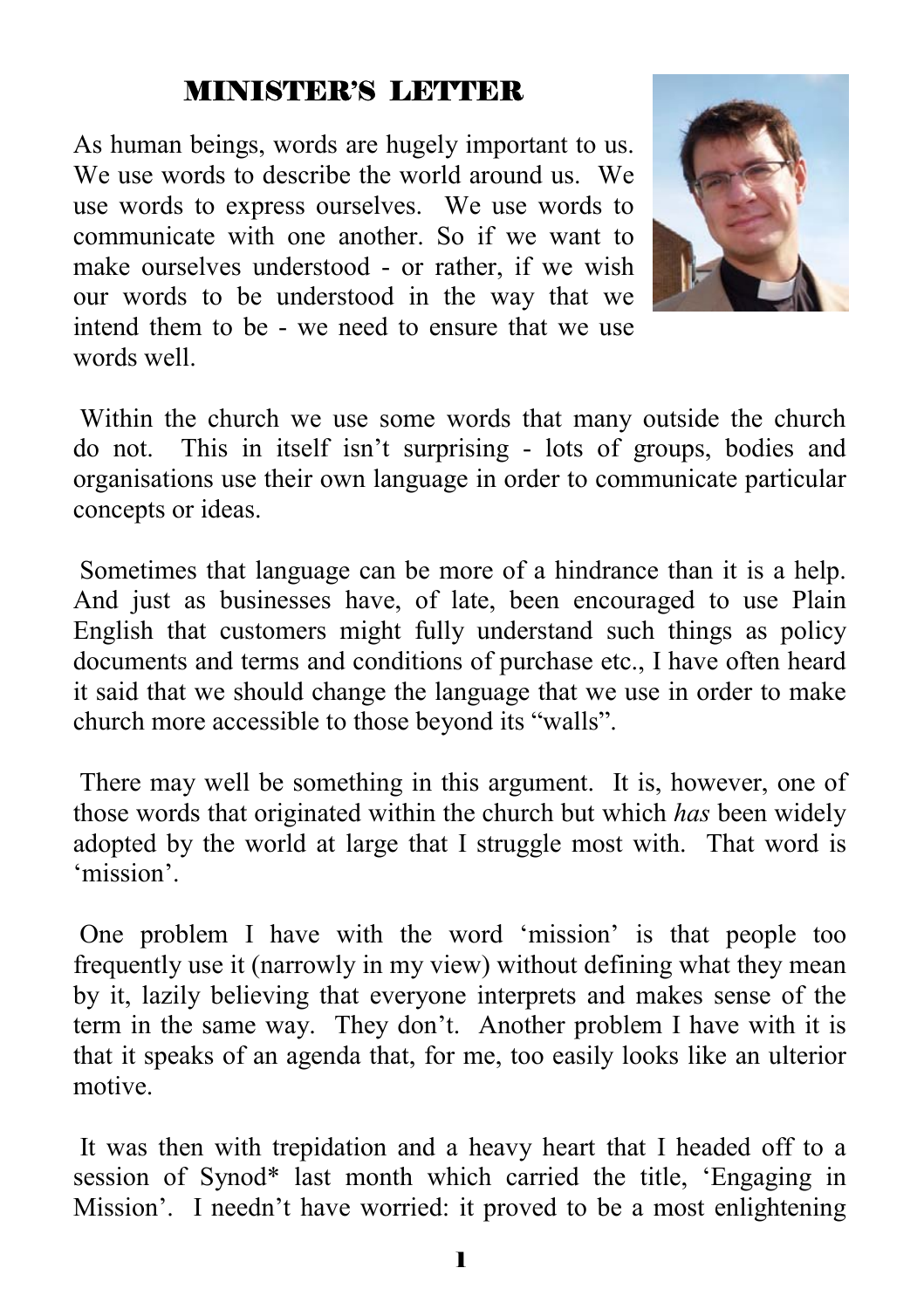and uplifting day.

 A passionate keynote address by Dr Daleep Mukarji, Vice President of Conference, lay at the heart of proceedings. [Details of this (and the definition of 'mission' that he adopted) can easily be found on the Methodist London District website (www.methodistlondon.org.uk) just enter Mukarji in the 'search' box on the home page.] However it wasn't this address but rather one of a number of responses to it that fired my imagination.

 Julian Bond, a Methodist and the Director of the Christian Muslim Forum, posed the question as to how many times the word 'mission' occurs in the New Testament before answering the question for us: it features just once (Acts 12: 25). With this in mind, he suggested that we ask ourselves whether it is the word we should be using. Pointing out that a more important word, and one which appears many times in our Scriptures, is 'witness', he commended the use of this word to us.

 So how about it? How about we refrain from talking about 'mission' for a while and instead speak of 'witness' and see how that changes our self-understanding, outlook, conversations and life together?

> With every blessing *Paul*

 \*A churchy word if ever there was one! 'Synod' comes from the Greek word "σύνοδος" (synodos) meaning "assembly" or "meeting" and is synonymous with the Latin word "concilium" meaning "council".

Witnessing is removing the various barriers of our self-love to allow Christ, living within us, to show himself to our neighbours. *Paul Frost*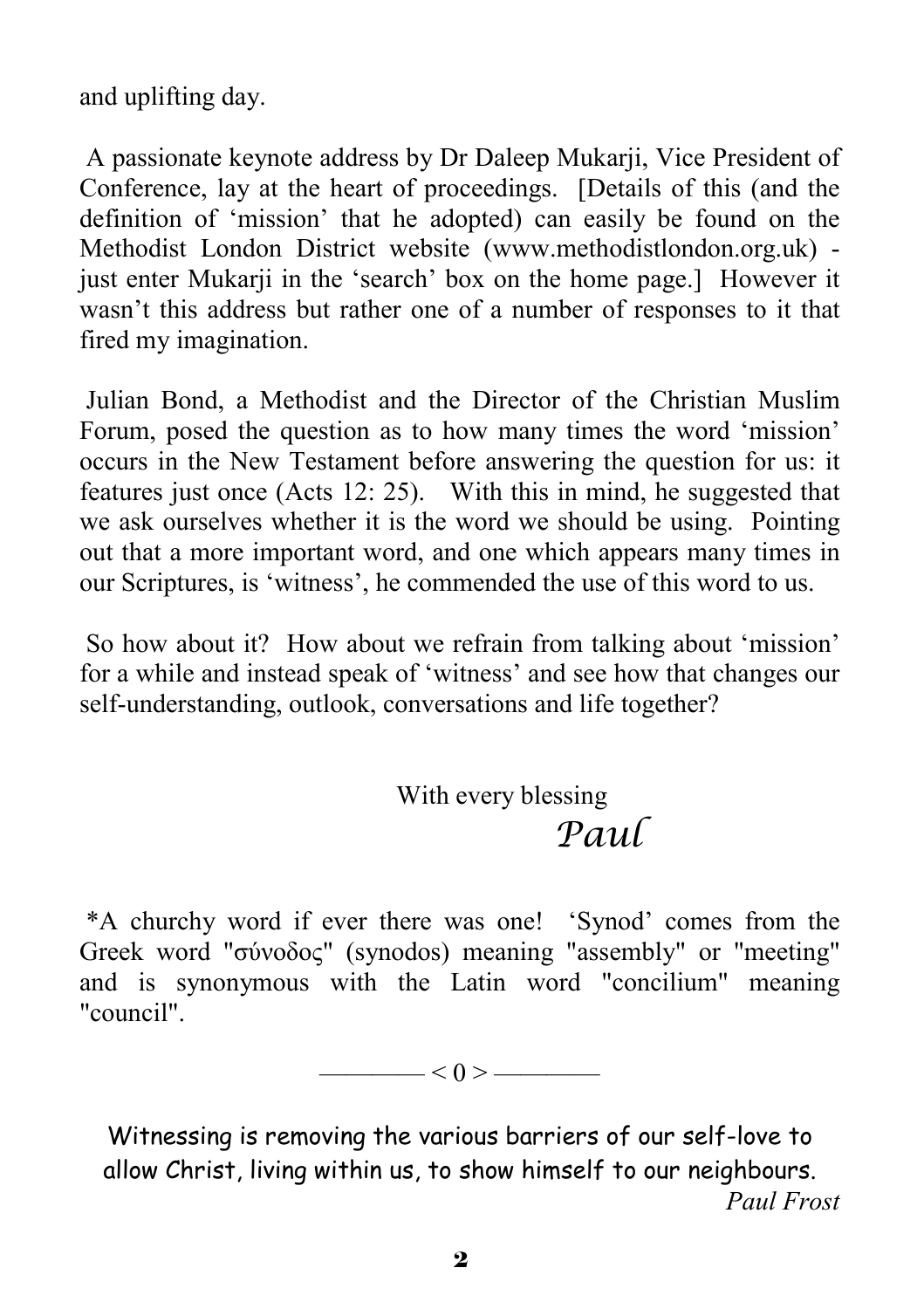# Ward Panel Members

Cannon Hill Local Policing Team are sourcing new Ward Panel Members.

Would you interested in becoming a Ward Panel Member?

## **What is a Ward Panel?**

A ward is a neighbourhood within your Borough, there are 20 wards within Merton

 Ward Panels are meetings where the Police, Local Authority and representatives from a neighbourhood come together to discuss issues of community safety and concerns in that area.

 Each ward has a Sergeant, a dedicated Police Officer and a Police Community Support Officer who are supported by the local policing team.

 Each ward has a panel made up of members of the community who live or work within that ward. Cannon Hill Officers are keen for all members of the community to be represented at the meetings especially businesses and young adults.

 The panel meets usually every 3 months to discuss the concerns facing the local community around crime and anti-social behaviour.

 The panels alongside the dedicated Officers discuss issues to set the priorities the local police team will problem solve. Panel members are invited to get involved in working with the police team and local partner agencies such as the council to find lasting solutions to these priorities.

If you are interested in becoming a member of the ward panel or would like further information please forward your contact details to CannonHill.SNT@met.police.uk or to speak with a member of the team telephone 020 8721 2455

*Sandra Wood PCSO 7281VW*



Working together for a safer London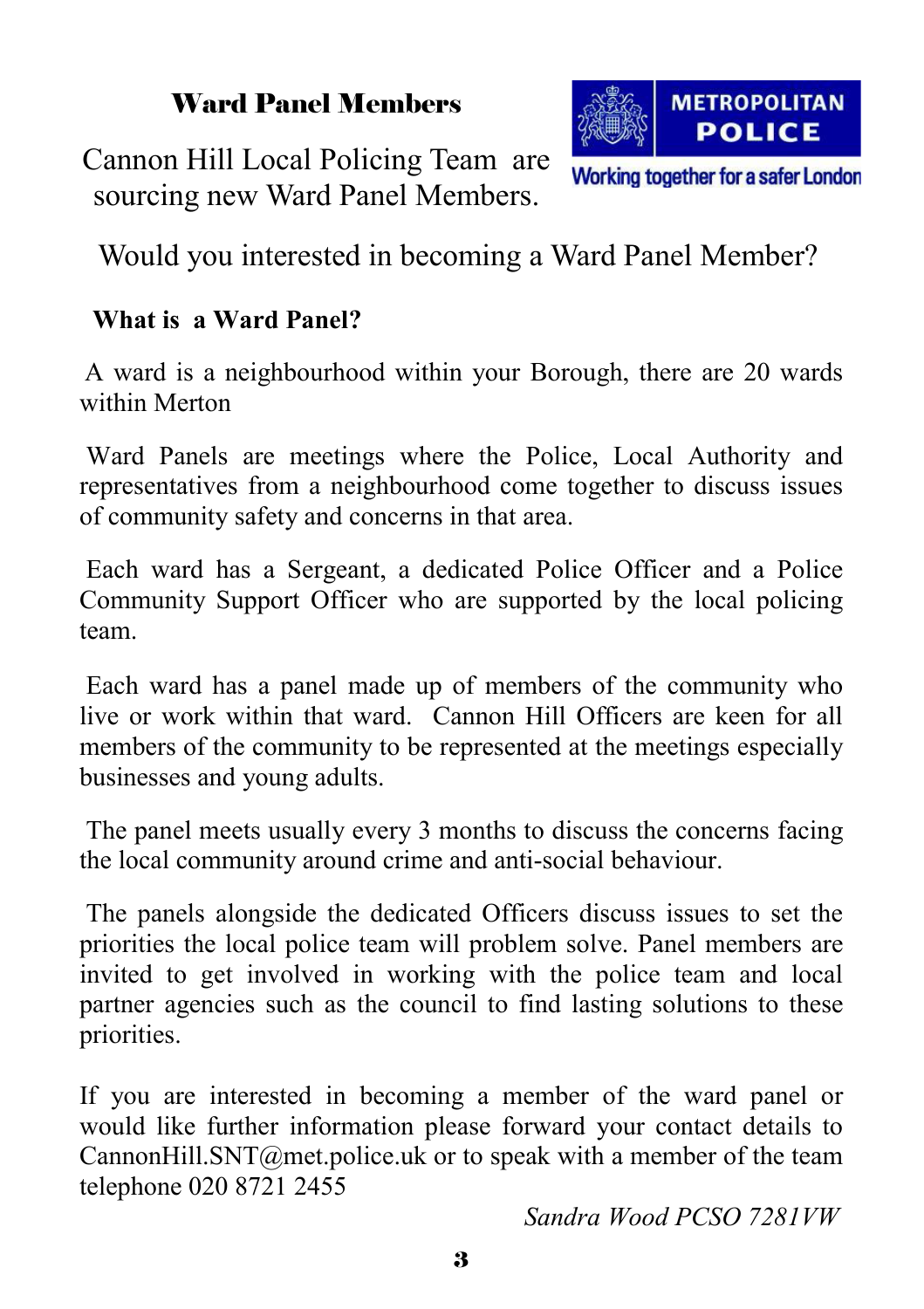#### Extreme Symbol

 *Taken from: Extreme devotion, the voice of the martyrs from the co-authors of Jesus freaks. Serious followers of Jesus pay a price, and extreme followers often pay the ultimate price. Each story is true.* 

#### **It was Sunday, and the congregation of Grace Sonmin Church in Dushanbe, Tajikistan, had gathered for their weekly service. Even though their country was now free from oppressive Communist rule, radical Muslims still blatantly opposed the church. The oppression had simply changed hands from one terrorist authority to another.**

Just as the visiting pastor wrapped up his sermon, a loud explosion in the back of the church rumbled the building. A bomb. In one moment, the believers went from worshiping God to frantically running for their lives. They tried to flee into the hallway, but another bomb exploded along their escape route. Bodies and blood were strewn everywhere in the church that was once called "sanctuary."

 An elderly woman lay on the floor, unable to move. The Bible she had been studying moments ago in a worship service fell next to her, stained with her blood. It was opened to a page where she had circled 3 verses sometime before the attack on her church. "But we have this treasure in jars of clay to show that this all-surpassing power is from God and not from us. We are hard pressed on every side, but not crushed; perplexed, but not in despair; persecuted, but not abandoned; struck down, but not destroyed" (2 Corinthians 4:7-9).

 *The radical Muslims considered the innocent people expendable for the sake of their cause. But the believers' deaths gleamed like jewels as a testimony to God's faithfulness. The enemy may have broken the elderly woman's body -- her "jar of clay" -- but her inner treasure was revealed as her spirit ascended to heaven a few days after the attack. We are more aware than ever before that death may come unexpectedly at the hands of our enemy. Yet you do not have to fear death. After all, the worst our enemy can do to us is to kill our mortal bodies. Your physical body is not the real "you." Be comforted today, knowing the treasure of your soul cannot be touched.* 

We always carry around in our body the death of Jesus, so that the life of Jesus may also be revealed in our body. For we who are alive are always being given over to death for Jesus' sake, so that his life may be revealed in our mortal body. (2 Corinthians 4:10-11)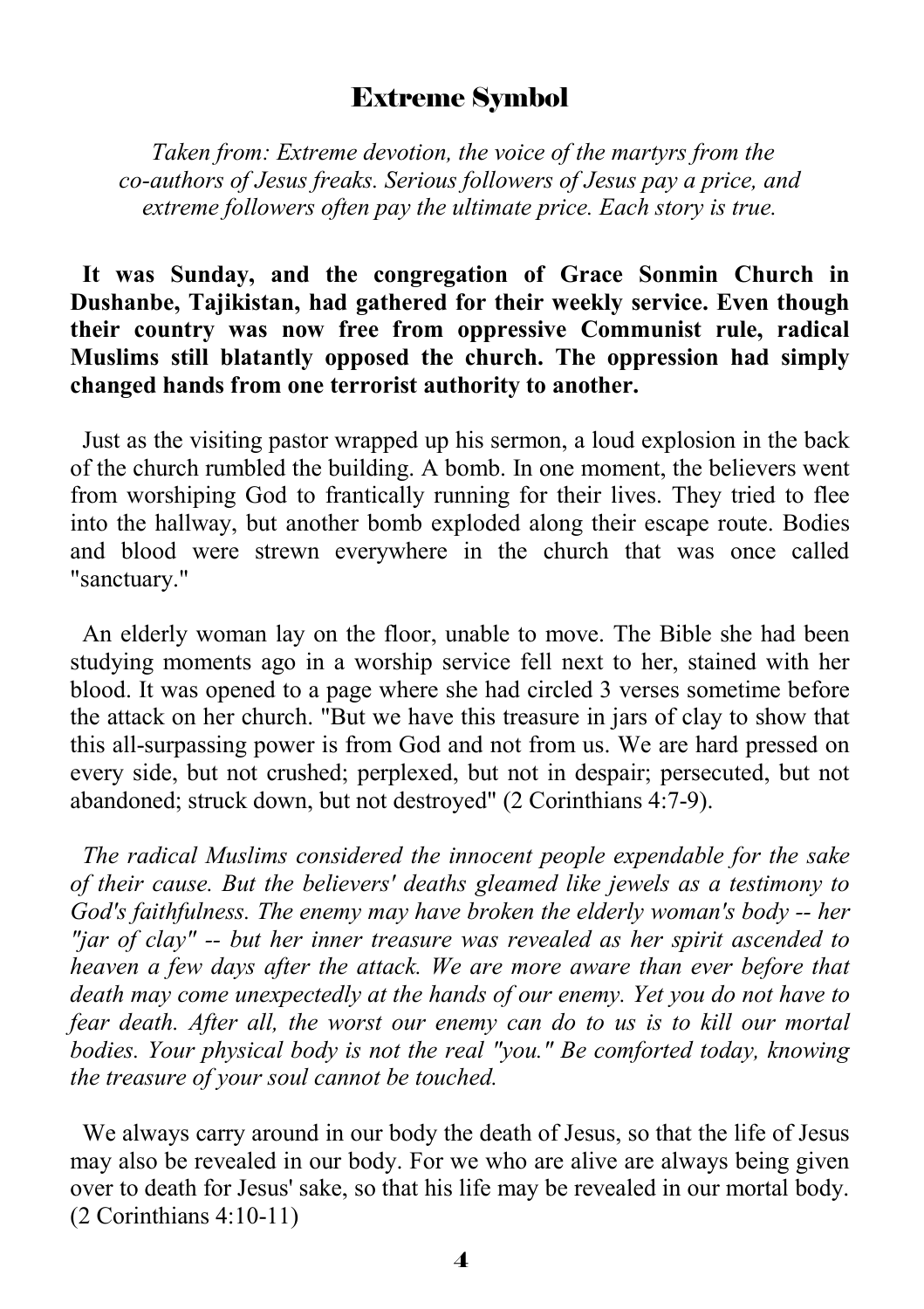# **RUXLEY CHURCH HARVEST "SHARED" SUPPER and BARN DANCE featuring Ruxley's own live Ceilidh Band 'Ouch' with caller**

# **Saturday 5th October 2013 7.00pm - 10.30pm**

**Brian Cockram** 

**Please bring some food to share and your own plate, knife and fork, drink and glass (soft drinks will be available) during the evening there will be a raffle**

**Tickets available in advance – get yours NOW! Adults £4, Children 5 - 16 £3, Family £10** 

> **for further information & tickets please phone 020 8394 1081**

 **Proceeds to Ntunungwe School in Zimbabwe**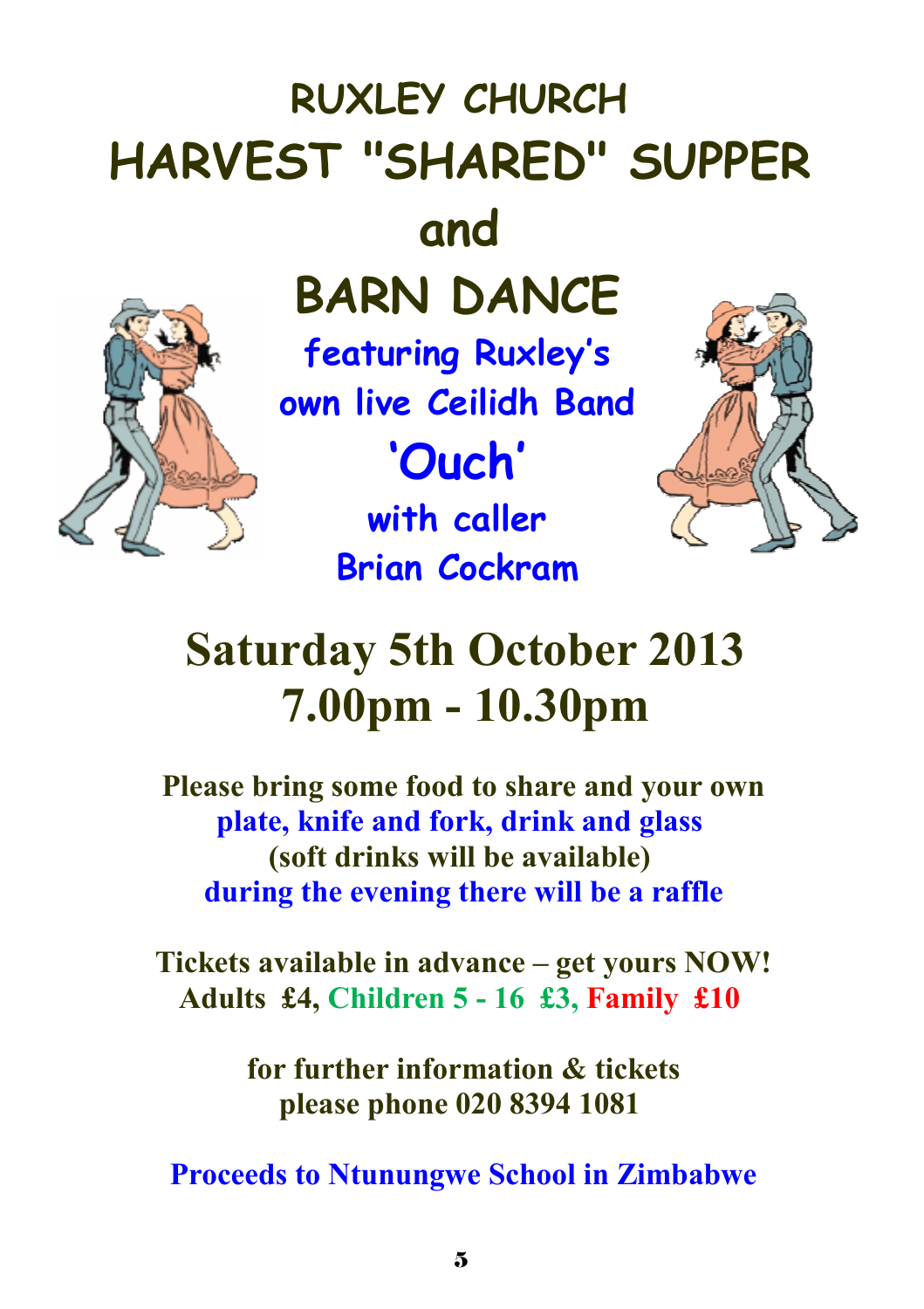



Platform 10¾ are intending to take part in Operation Christmas Child again this year. Choosing gifts to put in the shoeboxes are fun part of getting involved in Operation Christmas Child. There is something very rewarding about giving to a child you will probably never meet in this world – especially when you know your simple act of kindness will be felt and appreciated in more ways than you can ever imagine.

Once you have decided whether to give the shoebox to a boy or girl, you need to think carefully about gifts that would be most appropriate for the age group. **Please see the list opposite of what we can and can't accept.** 

Any knitting would also be appreciated - there have been patterns published in last years Newsletters.

There will be a box in the store cupboard to place your items into. Platform 10¾ will put the shoeboxes together on Sunday 17<sup>th</sup> November. If you are unsure of what to get, but would like to make a monetary donation towards the shoebox appeal please do as we are required to send £2.50 per box made. There will be a collection plate in which to put your donation after the morning service on 4<sup>th</sup> November.

*Abby Herring* 

#### *Note from Editor*

Old Newsletters are available through in the Newsletter Archive page on the Martin Way Church Website (www.martinway.org.uk) Alternatively contact me or a Platform  $10<sup>3</sup>/<sub>4</sub>$  member for the knitting patterns. *Andrew Fox*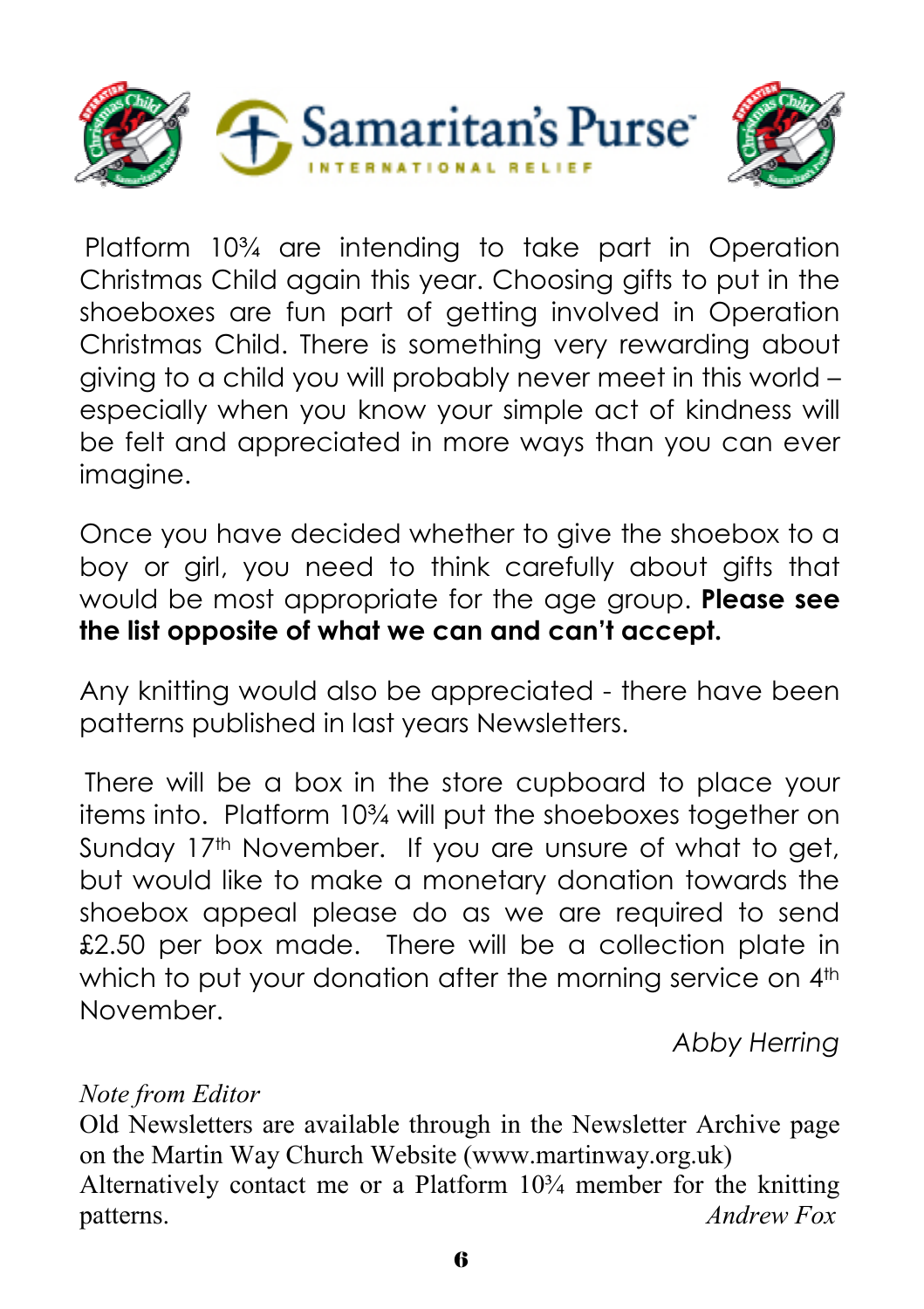# **No Thanks! YES PLEASE**

#### **No Food**

especially chocolate non-chocolate sweets are allowed

#### **No medicine**

or vitamins of any kind

#### **No war related items**

toy guns, soldiers or knives of any kind

## **No clothing**

other than listed

#### **No fragile items**

glass containers, mirrors

#### **No liquids**

including blow bubbles, shampoo, bubble bath, toiletry sets or aerosols

#### **No dangerous items**

sharp objects, scissors or razors

#### **No novels**

Nothing of a political nature

### **No hand-knitted stuffed toys without a CE mark**

#### **Toys**

Bear soft toy, tennis ball, finger puppet, jigsaw, yo-yo, building blocks, and small musical instrument **For boys:** trucks and cars **For girls**; dolls, clip on earrings, etc

#### **Educational Supplies**

Felt pens, pens, pencils, pencil sharpener, eraser, colouring book, notepad, picture or puzzle book, chalk, pencil case, stickers, etc.

#### **Hygiene Items**

Toothbrush, toothpaste, hairbrush, comb, hair clips, bar of soap, flannel, etc.

#### **Other Items**

Sweets (sell-by date to be at least March of the following year), gloves, scarf, cap, hat, sunglasses, bangles, etc.

#### **Knitted items**

see Platform 10¾ members or last years Newsletters or Andrew Fox for details of different patterns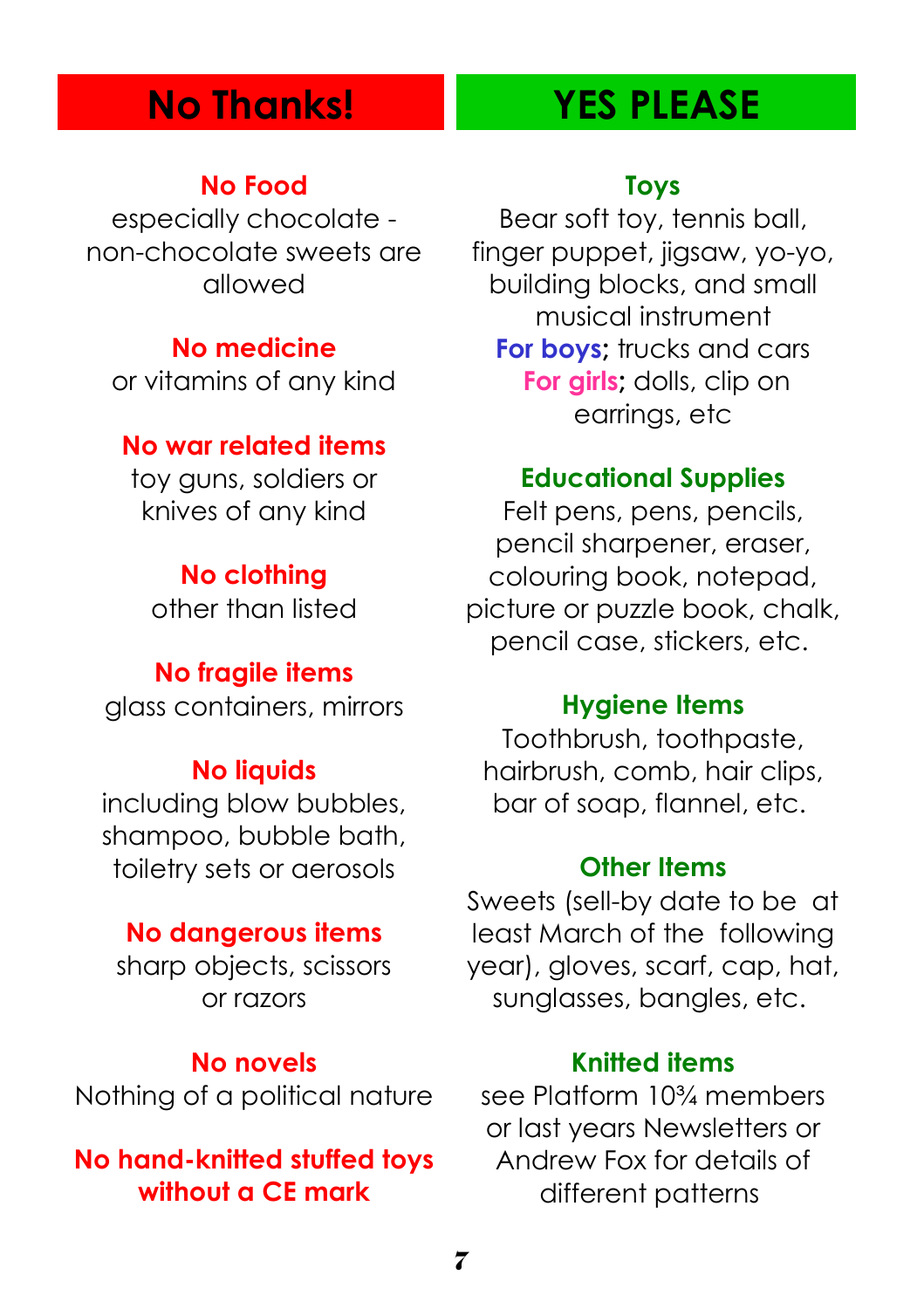# Our New Church (and carpet)



The Sunday before we moved back into our newly refurbished Church, Valerie Ashcroft was our preacher and in her address she told us of the Wimbledon Church and how it felt when moving into the new building. How it was with a different feel, the

new chairs and carpeting in the church. The one thing that I took on board was the need for them to have their carpet cleaned professionally twice a year.

The following Sunday, Anne Conquest was our Duty Steward and just before welcoming Paul to preach she laughingly said 'New carpets in my house means we all have to wear slippers!'. This again brought back memories of an adventure Mary and I did in November 2001.

We were in Churchill, Northern Canada, Polar Bear watching. We were staying at the Manse B&B for Church friends. Obviously we attended the Church on Sunday we were there. After putting on our thick winter wear on and having heavy snow boots we walked through the snow and icy roads to church. The minister and his wife had shovelled away the snow from the entrance so allowing easy access. Walking into the hallway was like walking into an old fashioned cloakroom. There were rows of hooks for our heavy winter coats, but more importantly there were special trays to take our snowy boots, so they could drip there. They also had slipper type shoes for all to enter the carpeted, very warm, church buildings and rooms.

It made me think of our lovely new church carpet and how best to look after it. At our church and hall entrance we have a good sturdy carpet to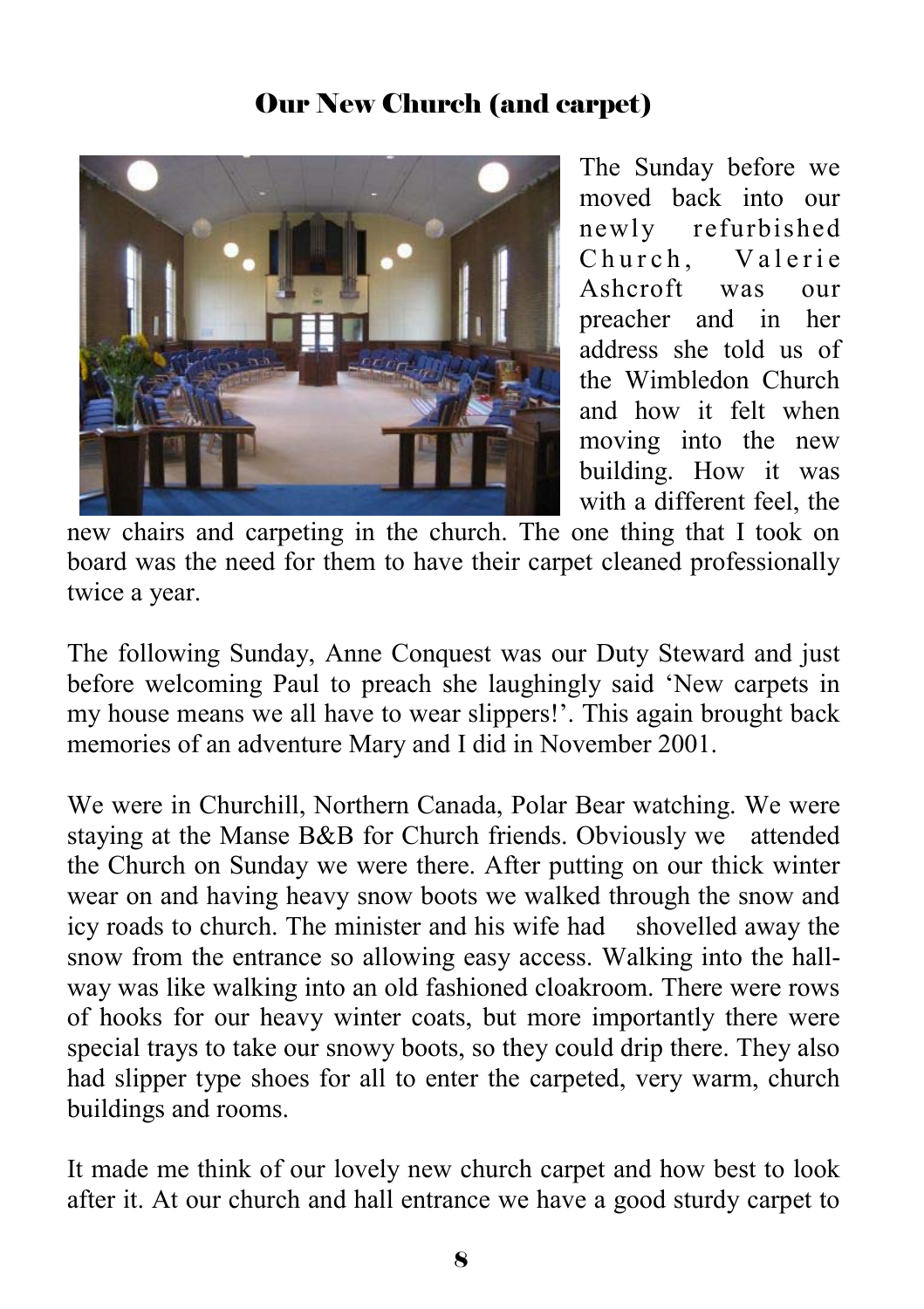rub our damp shoe soles and heals on. Please remember to do it hard when the weather is horrible, even if it is not as bad as Canadian winter weather. Also it would be great for everyone to leave their dripping umbrellas in this area rather than bring them dripping into the new carpet area.

These are just some thoughts on how to preserve the wonderful new carpets and keep our church running costs down, one never knows, we might even see some fancy slippers appear! Please note, these are my own personal thoughts, not a directive. Remember the church is another part of our home and lives, lets all look after it.

> Every blessing  *Derek Heaton*

 $\frac{-1}{0}$  < 0 >  $\frac{-1}{0}$ 

# Chair Fund



We may have the chairs and carpet in place, but we are still inviting people to "give a chair" (at a cost of £100 each) to help cover the remaining costs; alternatively a smaller donation would purchase a set of arms or a book shelf for a chair. If you would like to support the refreshing of the worship space in this way, please speak to Roy Ellis.

 $\leq 0$  >  $\leq$ 

A church is not a finished, solidly built and furnished house, in which all that changes is the successive generations who live in it. Karl Rahner

The Christian Church is the one organisation in the world that exists purely for the benefit of non-members. William Temple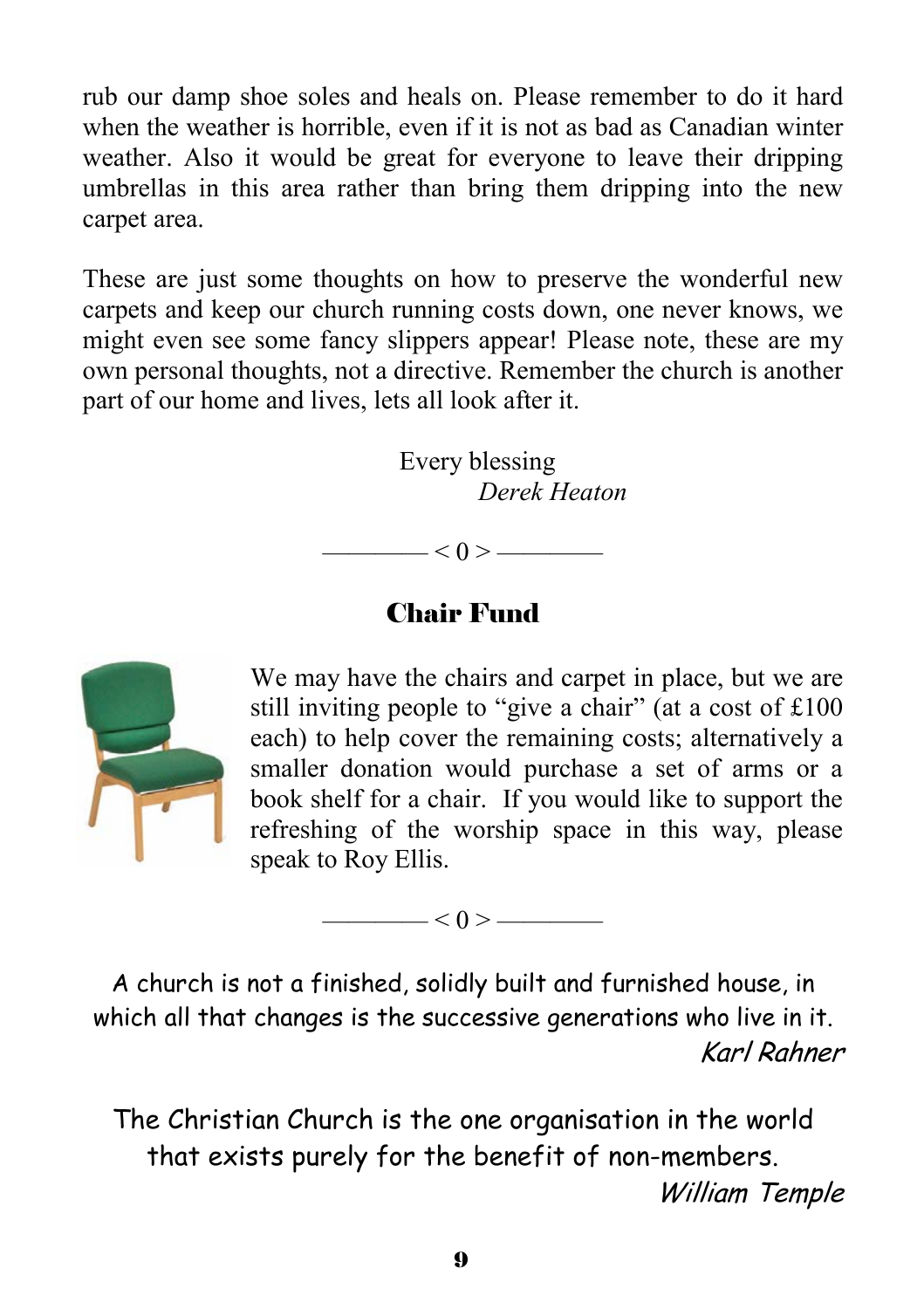

**DIARY** 

| Tue      | 1  | $10.30$ am-noon           | Coffee and Chat                                        |
|----------|----|---------------------------|--------------------------------------------------------|
|          |    | 8.00pm                    | Time for Prayer                                        |
| Fri      | 4  | 12.30 <sub>pm</sub>       | Luncheon Club                                          |
| Sat      | 5  | 7.30 <sub>pm</sub>        | 'A Different Drum' by Riding Lights<br>Theatre Company |
| Sun      | 6  | $10.30$ am                | Morning Service led by Rev Paul Timmis                 |
|          |    |                           | 4.00-5.00pm SIGMA Meeting                              |
| Tue 11   |    |                           | 10.30am-noon Coffee and Chat                           |
|          |    | 8.00pm                    | Time for Prayer                                        |
| Sat      | 12 | 10.30am-1.00pm Big Brunch |                                                        |
| Sun $13$ |    | 10.30am                   | Morning Service led by Tony Loft                       |
| Tue $15$ |    |                           | 10.30am-noon Coffee and Chat                           |
|          |    | $8.00 \text{ pm}$         | Time for Prayer                                        |
|          |    | 7.00 <sub>pm</sub>        | Men's Supper Club - Rev Paul Timmis                    |
| Wed 16   |    | 8.00pm                    | Leadership Meeting                                     |
| Fri      | 18 | $12.30 \text{ pm}$        | Luncheon Club                                          |
| Sun $20$ |    | 10.30am                   | Holy Communion Service led by Rev Paul Timmis          |
|          |    | Tue 22 10.30am-noon       | Coffee and Chat                                        |
|          |    | 8.00pm                    | Time for Prayer                                        |
| Sun $27$ |    | $10.30$ am                | Morning Service led by Rev Martine Stemerick           |
| Tue 29   |    | $10.30$ am-noon           | Coffee and Chat                                        |
|          |    | 8.00pm                    | Time for Prayer                                        |

*Please refer to the Website (www.martinway.org.uk) or Weekly Notice Sheet for any additional information*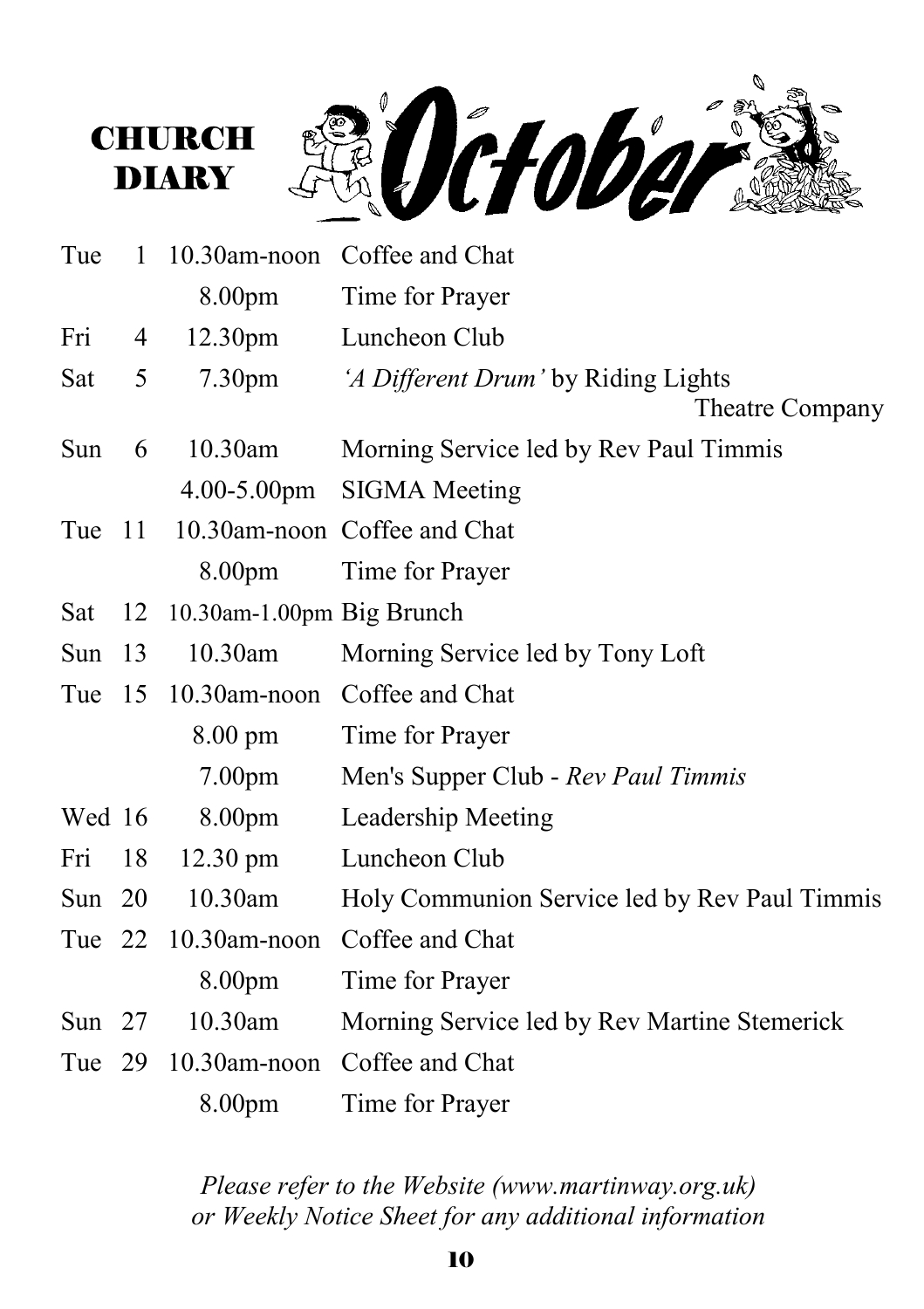

We wish all of those why celebrate a birthday this month a very

*Happy Birthday* 

and especially to:

**Jennifer Smith on 13th October Ella Smith on 14th October** 

—— $< 0 > -$ 



Big Brunch is back!

Yes, Big Brunch is back offering a full English breakfast for only £4.00, the profits from which go to help some of our youngsters go to Spring Harvest in 2014. The dates for this year are as follows;



**10** 9th November

**TO** 30th November

**Please note the new start time of 10.30am ending at 1pm.**